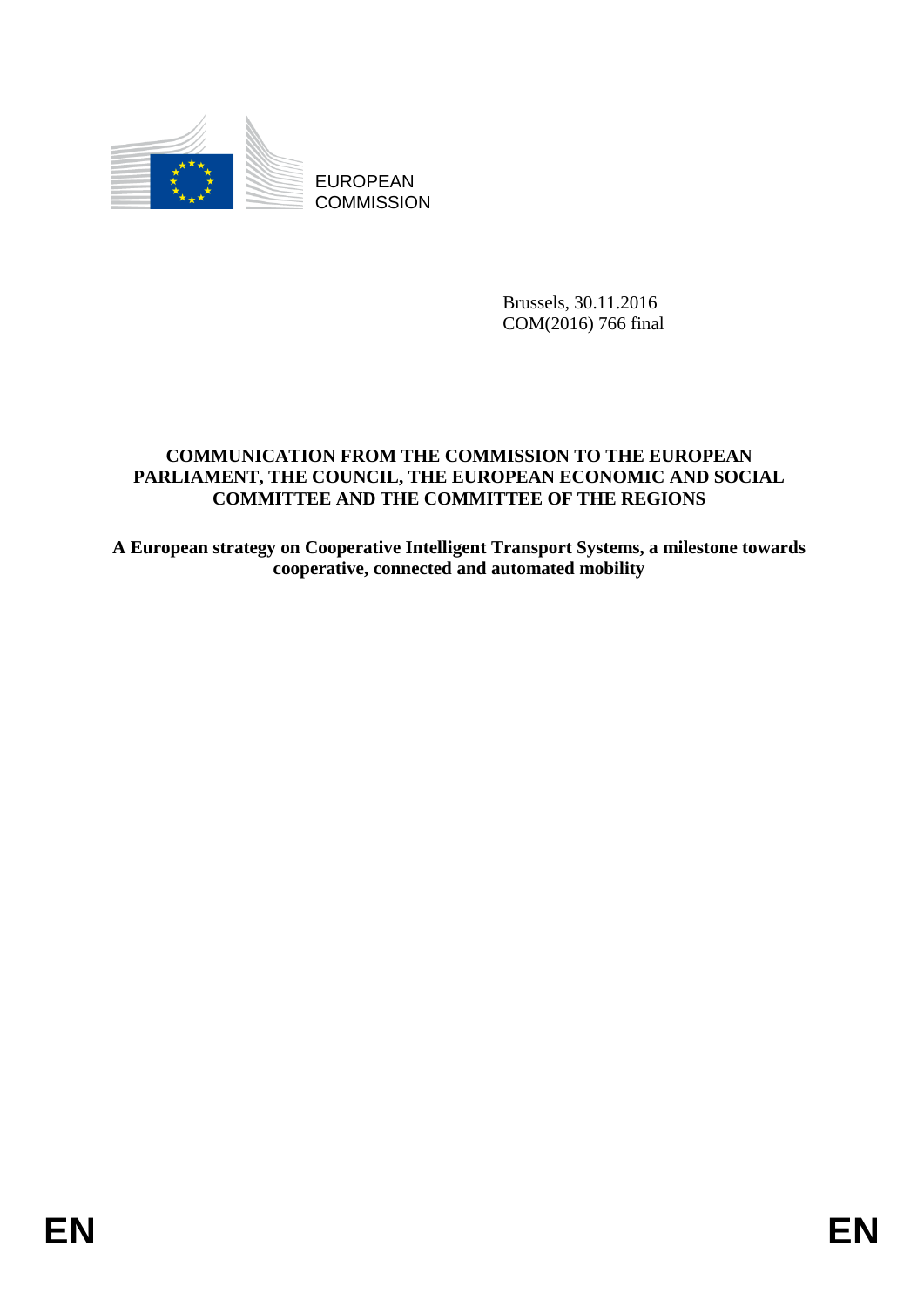## **1. INTRODUCTION**

Profound change lies ahead for the transport sector; both in Europe and in other parts of the world. A wave of technological innovation and disruptive business models has led to a growing demand for new mobility services. At the same time, the sector is responding to the pressing need to make transport safer, more efficient and sustainable. The resulting transformation creates huge social and economic opportunities that Europe must seize now, to reap the benefits for its citizens and businesses.

Digital technologies are one, if not the strongest, driver and enabler of this process. Exchanging data between different actors in the transport system means supply and demand can be matched in real time, leading to a more efficient use of resources, be it a shared car, a container or a rail network. Digital technologies help reduce human error, by far the greatest source of accidents in transport. They can also create a truly multimodal transport system integrating all modes of transport into one mobility service, allowing people and cargo to travel smoothly from door to door. And they can spur social innovation and ensure mobility for all, with the emergence of new players and new forms of value creation such as the collaborative economy.

<span id="page-1-0"></span>The potential of digital technologies and related business models in road transport is significant, and so is the need to act. The steady and positive trend in road safety that the EU has seen over the last decade has slowed down. Road transport is still responsible for the bulk of transport emissions, in terms of greenhouse gases and air pollutants<sup>1,2</sup>. Every day, congested roads are a huge cost to the EU economy<sup>3</sup>. With the jobs of millions of Europeans depending directly or indirectly on the automotive and transport industry, it is critical that the sector be provided with the conditions to stay in the lead globally.

This Communication is thus closely linked to the Commission's political priorities, notably its Agenda for Jobs, Growth and Investment, the Digital Single Market and the Energy Union Strategy<sup>4</sup>. The European Strategy for Low-Emission Mobility<sup>[2](#page-1-0)</sup> adopted in July 2016, highlights the potential of cooperative, connected and automated vehicles to reduce energy consumption and emissions from transport. The Digitising European Industry Strategy<sup>5</sup> identifies cooperative, connected and automated vehicles as a priority topic for boosting the competitiveness of European industry. Studies have estimated the market potential of cooperative, connected and automated driving to be worth dozens of billions of euro annually and the creation of jobs could run into the hundreds of thousands<sup>6</sup>.

In many respects today's vehicles are already connected devices. However, in the very near future they will also interact directly with each other and with the road infrastructure. This interaction is the domain of Cooperative Intelligent Transport Systems (C-ITS), which will allow road users and traffic managers to share and use information previously not available

1

Over 70% of transport greenhouse gas emissions, 39% of  $NO<sub>x</sub>$  and 13% of particulate matter

<sup>&</sup>lt;sup>2</sup> A European Strategy for Low-Emission Mobility, [COM\(2016\) 501 final](http://eur-lex.europa.eu/legal-content/EN/TXT/?qid=1476374593053&uri=CELEX:52016DC0501)

 $3$  Overall congestion costs are currently estimated at 1% of GDP [\(EC JRC,](http://ftp.jrc.es/EURdoc/JRC69961.pdf) 2012)

<sup>&</sup>lt;sup>4</sup> A Framework Strategy for a Resilient Energy Union with a Forward-Looking Climate Change Policy -[COM\(2015\) 80 final,](http://eur-lex.europa.eu/legal-content/EN/TXT/?uri=COM%3A2015%3A80%3AFIN) ANNEX 1

<sup>&</sup>lt;sup>5</sup> Digitising European Industry - [COM\(2016\) 180,](http://eur-lex.europa.eu/legal-content/EN/TXT/?qid=1479300554594&uri=CELEX:52016DC0180) [SWD\(2016\) 110](http://eur-lex.europa.eu/legal-content/de/TXT/?uri=CELEX%3A52016SC0110)

<sup>6</sup> Roland Berger, autonomous driving, Think:Act, December 2014

AT Kearney, Roadmap towards Autonomous Driving, September 2015

KPMG, Connected and autonomous vehicles - the UK economic opportunity, March 2015

Strategy&, Connected car report 2016: Opportunities, risk, and turmoil on the road to autonomous vehicles, September 2016.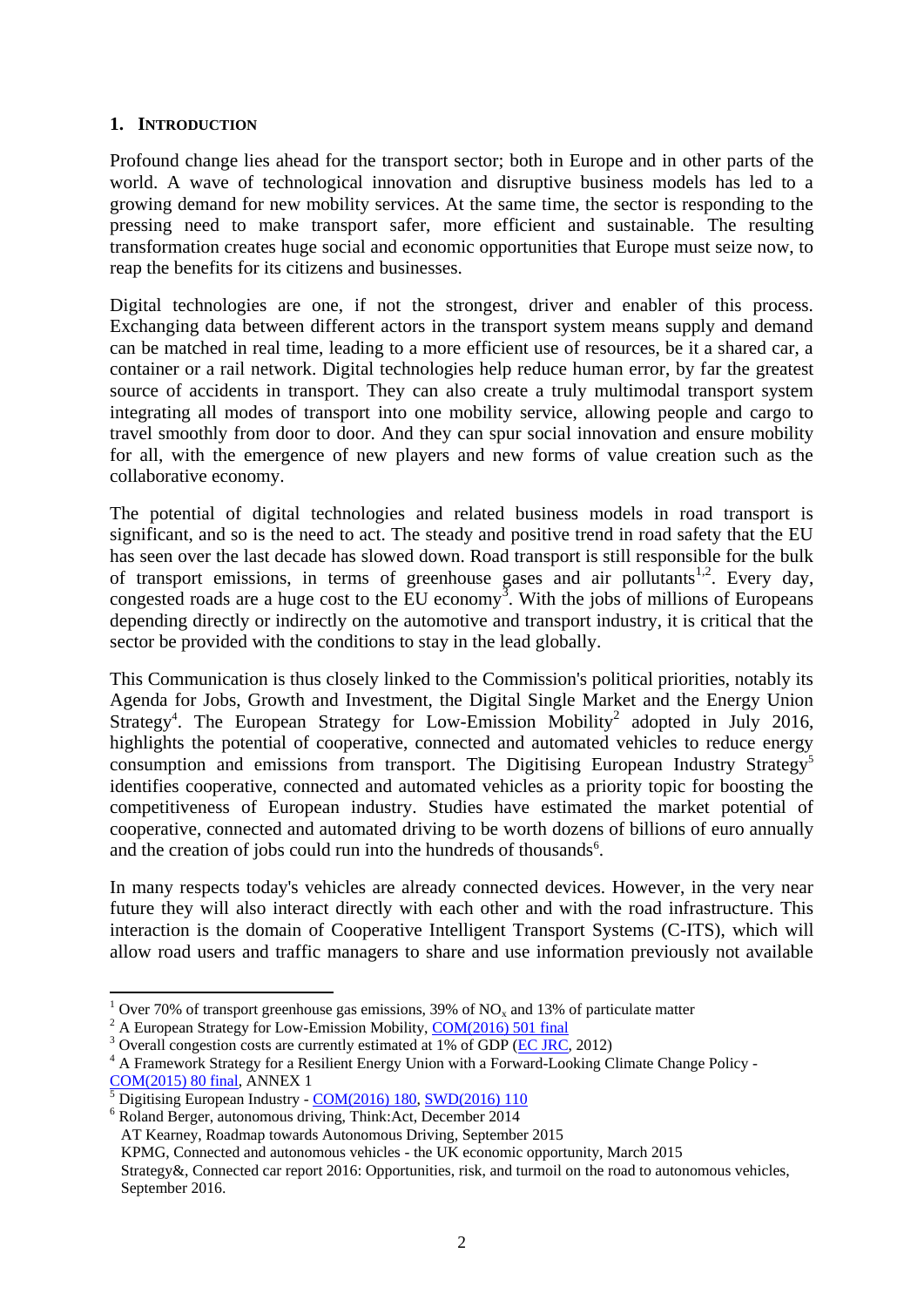and to coordinate their actions. This cooperative element<sup>7</sup> – enabled by digital connectivity – is expected to significantly improve road safety, traffic efficiency and comfort of driving, by helping the driver to take the right decisions and adapt to the traffic situation.

Communication between vehicles, infrastructure and with other road users is crucial also to increase the safety of automated vehicles and their full integration into the overall transport system. Cooperation, connectivity, and automation are not only complementary technologies, they reinforce each other and will over time merge completely. Truck platooning (trucks communicating to automatically and safely follow each other at very short distance) is a good example: connectivity, cooperation and automation must all come together to make it work. But even more so will cooperation be needed when future automated vehicles have to negotiate much more complex traffic situations safely and efficiently.

Countries around the world (e.g. US, Australia, Japan, Korea and China) are moving rapidly towards deploying digital technologies, and in some countries vehicles and C-ITS services are already available on the market.  $G7$  transport ministers<sup>8</sup> have repeatedly underlined the need for action. Several Member States have started C-ITS deployment activities under real life conditions through strategic alliances such as the EU cooperative corridor<sup>9</sup> linking Rotterdam to Frankfurt and Vienna, or the Amsterdam Group<sup>10</sup>. The Space Strategy for Europe<sup>11</sup> underlines the need to encourage integrating space technologies into strategies addressing connected cars, whilst benefiting in particular from the use of GALILEO and EGNOS.

<span id="page-2-0"></span>In the Declaration of Amsterdam<sup>12</sup> in April 2016, European transport ministers urged the European Commission to develop a European strategy on cooperative, connected and automated vehicles. Equally importantly, industry stated its intention to start full scale deployment of C-ITS enabled vehicles in  $2019$ .<sup>13</sup> But for this to happen, coordination is urgently needed at European level.

With technology rapidly evolving and the public and private sector investing substantial amounts into developing and testing C-ITS technologies, there is a risk that, without a framework at European level, EU-wide interoperability will not be achieved on time. This would put European industry at a disadvantage to its competitors and delay the deployment of C-ITS in Europe, and with it the multiple benefits for transport and society at large.

This Communication presents an EU strategy for the coordinated deployment of C-ITS in order to avoid a fragmented internal market in the field of C-ITS and create synergies between different initiatives. It addresses the most critical issues, including cyber-security and data protection (both particularly important for public acceptance) and interoperability and recommends action at different levels to meet the 2019 target date. This Communication

1

<sup>&</sup>lt;sup>7</sup> Cooperation means that vehicles warn each other of potentially dangerous situations (e.g. emergency braking or end of traffic jam queue) and communicate with local road infrastructure (e.g. traffic lights for optimal speed advice). Also, two-way communication between vehicles and traffic control centres allows detecting problems faster (e.g. traffic jams or black ice) and mitigating their effects by giving road users better advice faster. <sup>8</sup> G7 meeting in Germany, September 2015: [G7 Declaration](http://www.bmvi.de/SharedDocs/EN/Artikel/K/G7/g7-dokumente.html) on automated and connected driving

G7 meeting in Japan, September 2016: [G7 Declaration](http://www.mlit.go.jp/common/001146631.pdf) on Development and Widespread Utilization of Advanced Technology for Vehicles and Roads

<sup>&</sup>lt;sup>9</sup> [Cooperative ITS Corridor](http://c-its-korridor.de/) Rotterdam – Frankfurt/M. – Vienna

<sup>&</sup>lt;sup>10</sup> [Amsterdam Group:](https://amsterdamgroup.mett.nl/) an alliance between road authorities (European Association of Operators of Toll Road Infrastructures, Conference of European Directors of Roads), cities active in POLIS (Network of European cities and regions) and the vehicle industry organised in the Car2Car Communication Consortium

<sup>&</sup>lt;sup>11</sup> Space Strategy for Europe, [COM\(2016\)705](http://eur-lex.europa.eu/legal-content/EN/TXT/?qid=1479300756981&uri=CELEX:52016DC0705)

<sup>&</sup>lt;sup>12</sup> [Declaration of Amsterdam](https://english.eu2016.nl/documents/publications/2016/04/14/declaration-of-amsterdam) on cooperation in the field of connected and automated driving, 14 April 2016

<sup>&</sup>lt;sup>13</sup> Car2Car Communication Consortium [Press Releases,](https://www.car-2-car.org/index.php?id=214) October 2015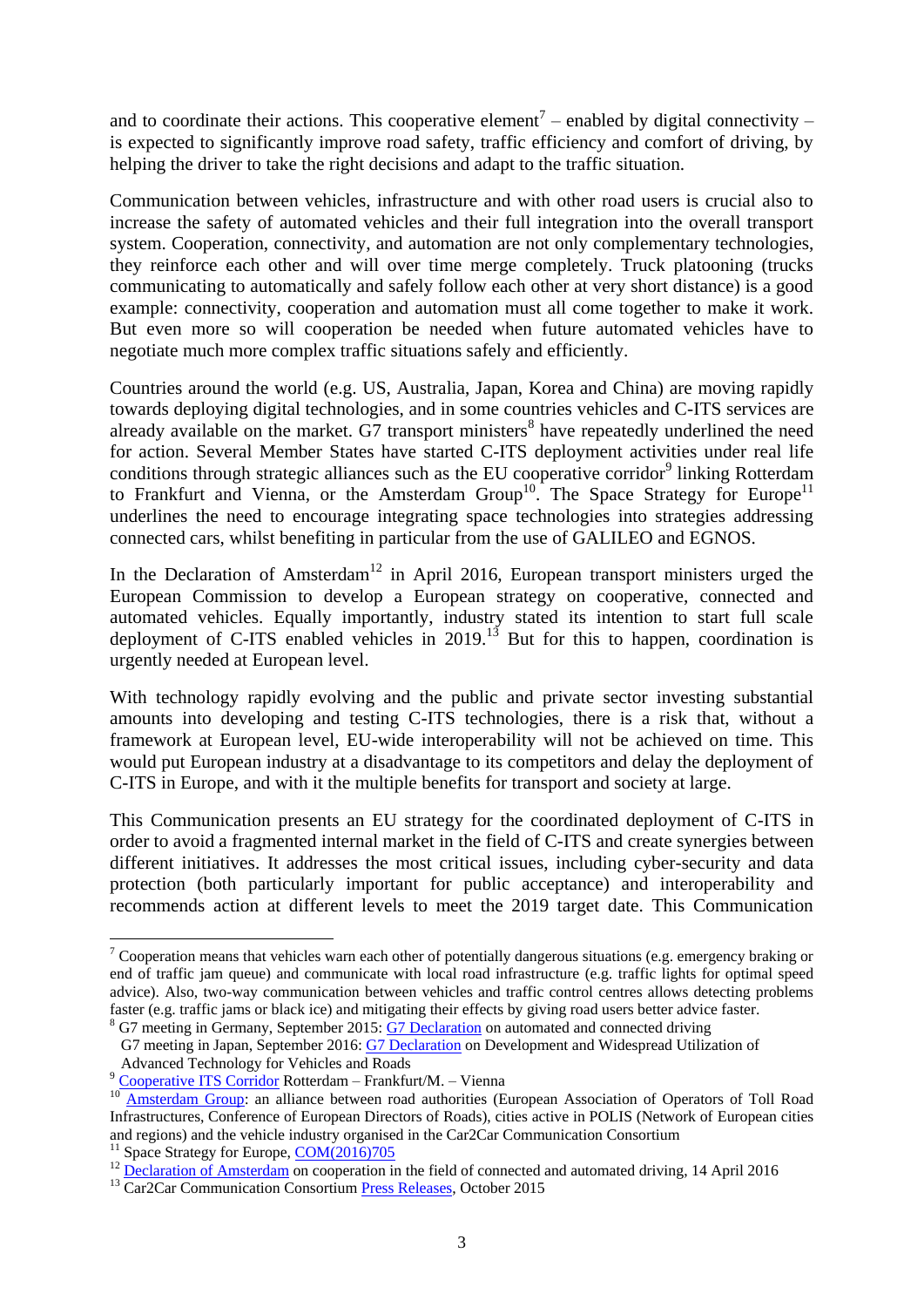thereby constitutes an important milestone of an EU strategy on cooperative, connected and automated vehicles.

#### **2. EUROPEAN ACTIVITIES TO ENABLE DEPLOYMENT OF COOPERATIVE, CONNECTED AND AUTOMATED MOBILITY**

This Communication is the result of intensive work with experts from both the public and private sectors. Since November 2014, the Commission has hosted the C-ITS platform<sup>14</sup> to identify remaining barriers and propose solutions for C-ITS deployment in Europe. The first phase of the C-ITS platform resulted in an expert report<sup>15</sup>, unanimously endorsed by the platform participants in January 2016. The expert report was complemented by a Cost Benefit Analysis<sup>16</sup> and a public consultation<sup>17</sup> which together have laid the groundwork for this Communication. Meanwhile, the C-ITS platform started its second phase in July 2016.

<span id="page-3-0"></span>The EU has already made substantial funding<sup>18</sup> available for cooperative, connected and automated vehicles. For more than 15 years, research and deployment projects have proved the feasibility of C-ITS services. More recently under Horizon 2020, research into Intelligent Transport Systems has shifted focus to the integration of transport modes and the links with automation. A dedicated call for project proposals on automated road transport was launched in 2016. In the context of the Strategic Transport Research and Innovation Agenda, the Commission is developing a roadmap on connected and automated transport to steer and coordinate future R&I activities in Europe. This work is complemented by large-scale deployment projects to develop cooperative systems on the Trans-European Transport network in 13 countries,<sup>19</sup> making use of EU funding programmes such as the Connecting Europe Facility (CEF).

On the policy for highly automated and connected vehicles, a number of Member States' authorities, NGOs and industry stakeholders are cooperating with the relevant Commissioners within GEAR 2030, a High Level Group set up October 2015 to look at the future of the automotive sector. The results of the C-ITS platform will feed into GEAR 2030, providing it with a transport system perspective. The goal of the group is to present first recommendations by the end of 2016 with final recommendations by mid-2017.

A high-level dialogue, in the form of industry Roundtables involving the telecom and vehicle manufacturing industry, was launched in autumn 2015 to develop synergies in the area of connected and automated vehicles. This dialogue is expected to help the automotive sector take advantage of digital developments such as the Internet of Things, Big Data, the telecoms policy and digitalisation of industry, and has already resulted in a commitment from both industries to form new alliances and start experimenting with 5G technologies.

As referred to in the 2017 Commission Work Programme the Commission will continue working on the regulatory environment, ecosystem-building, resource efficiency and

1

<sup>&</sup>lt;sup>14</sup> The Platform for the Deployment of C-ITS in the European Union (C-ITS Platform - launched in November 2014 as a Commission Expert Group) provides an operational instrument for dialogue, exchange of technical knowledge and cooperation amongst the Commission, public stakeholders from Member States, local/regional authorities and private stakeholders such as e.g. vehicle manufacturers, equipment manufacturers, road operators, telecom operators and service providers.

<sup>&</sup>lt;sup>15</sup> [Final Report of the C-ITS Platform,](http://ec.europa.eu/transport/themes/its/c-its_en.htm) January 2016

<sup>&</sup>lt;sup>16</sup> [Study on the Deployment of C-ITS in Europe: Final Report,](http://ec.europa.eu/transport/sites/transport/files/2016-c-its-deployment-study-final-report.pdf) February 2016

 $17 \frac{\text{Study on the Depton point of } C \text{ + } 10 \text{ m.} \times 10^{10} \text{ m.} \times 10^{10} \text{ m.}}{100 \text{ ATOV}}$  Commercial consultation on C-ITS (DG MOVE, open June - September 2016)

<sup>&</sup>lt;sup>18</sup> EU co-funding of over 130 Million EUR alone since 2014 through CEF and H2020 on the topic of cooperative, connected and automated vehicles

<sup>19</sup> AT, BE, CZ, DE, DK, ES, FI, FR, NL, NO, SE, SI, UK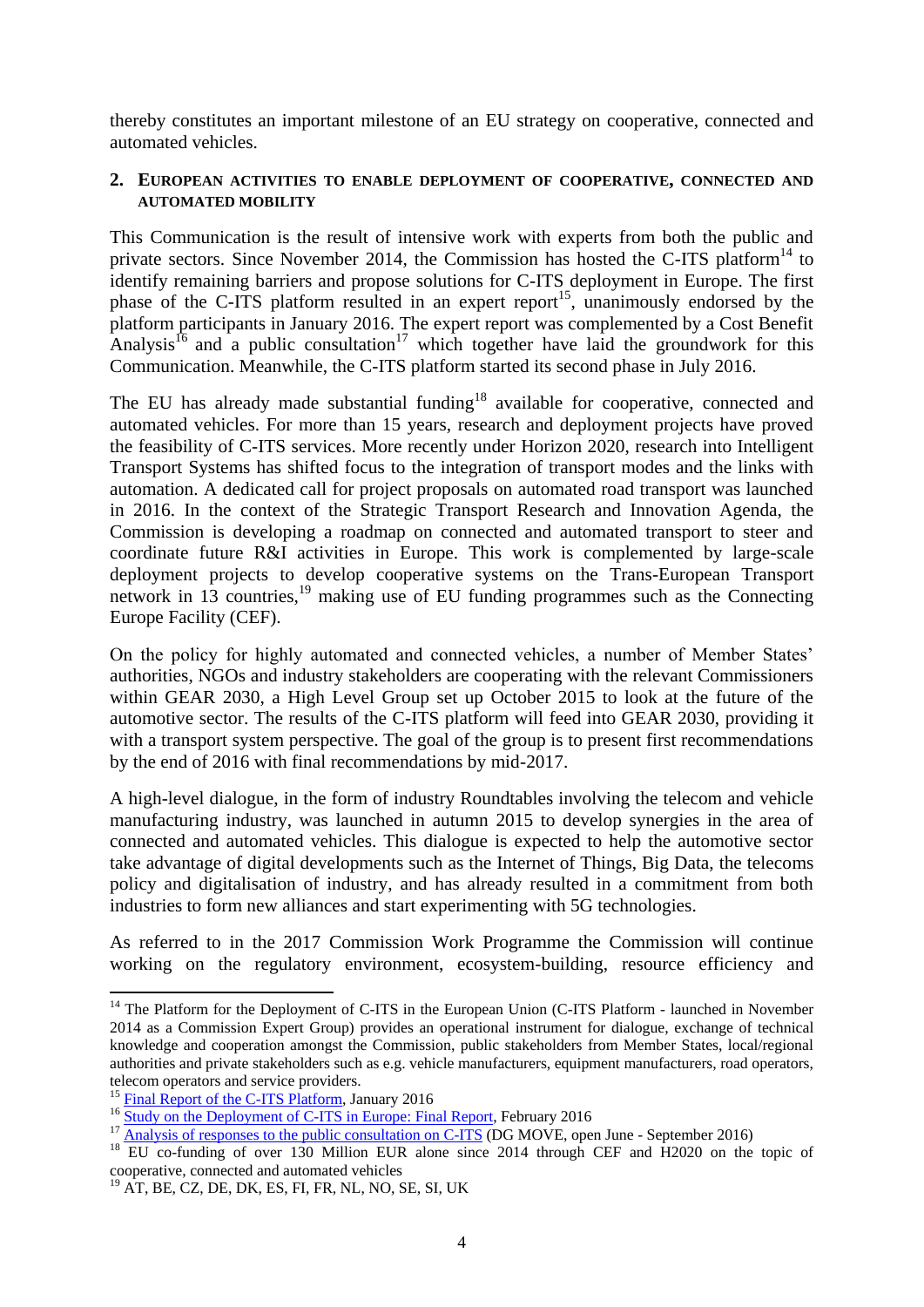standardisation to facilitate the market introduction of increasingly efficient cooperative, connected and automated vehicles.

Building on these initiatives, an unprecedented level of cooperation across many sectors is required to make C-ITS deployment a success. Roles and responsibilities along the value chain are blurring, putting into question existing concepts. To avoid possible rebound effects, such as a net increase in traffic and emissions, close cooperation with local authorities is necessary. For example, to integrate cooperative, connected and automated vehicles into sustainable mobility planning or the concept of 'Mobility as a Service', including public transport and active travel modes such as walking and cycling. To ensure wide acceptance of C-ITS technologies and maximise their economic and social impact, citizen involvement is key and C-ITS deployment should focus on the user.

A digital transport system requires thinking in horizontal layers, cutting across different transport modes and industries, rather than in vertical silos (such as transport, energy or telecommunication). The focus can no longer be on the infrastructure layer alone (for instance roads and vehicles). Digital technologies also build on a data layer which contains both static data such as digital maps or traffic regulations and dynamic data such as real-time traffic information. These data are then used to develop a layer of innovative services and applications, which are made available over a layer of networks. To make best use of digital technologies, market access and fair competition in each of these layers needs to be ensured, as recommended by the Commission Communication on online platforms.<sup>20</sup>

## **3. THE WAY TOWARDS C-ITS DEPLOYMENT IN 2019**

Following the recommendations of the C-ITS Platform, $21$  the Commission has identified issues which should be tackled at EU level to ensure coordinated deployment of C-ITS services in 2019. The following chapters propose specific action to address each issue, including enabling conditions at European, Member State, public authority and industry level.

# **3.1. Priorities for deployment of C-ITS Services**

Continuity of service, i.e. the availability of C-ITS services across the EU for end-users, is the most important factor for swift deployment of C-ITS in Europe. From the start, the services deployed should be as widely available as possible, both on the side of infrastructure and vehicles. Therefore, this Communication sets priorities for a coordinated deployment of C-ITS services by Member States and industry.

At the Commission's request, the C-ITS platform has analysed the costs and benefits of deploying C-ITS enabled services for road transport in the Member States.<sup>[16](#page-3-0)</sup> To this end the Platform discussed the most promising deployment scenarios in terms of rapid and widespread uptake.

**.** 

<sup>&</sup>lt;sup>20</sup> Online Platforms and the Digital Single Market Opportunities and Challenges for Europe,  $COM(2016)$  288

 $^{21}$  According to the final report of the C-ITS Platform these are:

<sup>-</sup> a 'Day 1'list of commonly agreed C-ITS services for deployment across the EU;

<sup>-</sup> a common vision to tackle cyber security detailed in an agreed Trust Model;

<sup>-</sup> an assessment of C-ITS benefits across Europe, based on a hybrid communication approach;

<sup>-</sup> guiding principles for access to in-vehicle data. Further legal and technical analyses and the development of scenarios based on the cost benefit assessment of the different possible technical solutions is needed. The results of a dedicated Commission study will be available mid of 2017;

<sup>-</sup> a detailed analysis of privacy and data protection, which constitutes a sound basis for further work on the implementation of the new requirements stemming from the new General Data Protection Regulation.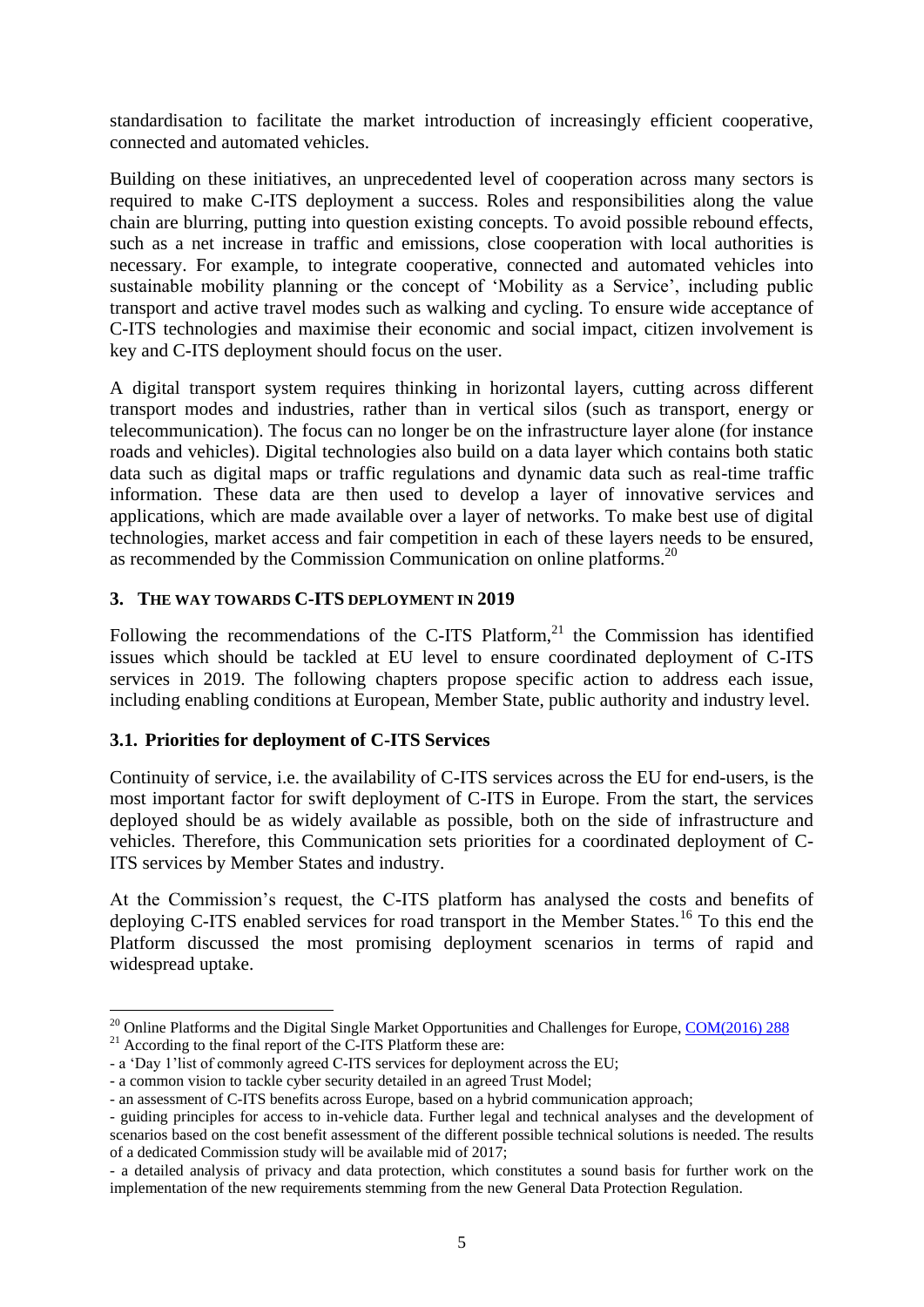The conclusion was that Day 1 C-ITS services – when deployed in an interoperable way across Europe – will produce a benefit cost ratio of up to 3 to 1 based on cumulative costs and benefits from 2018 to 2030. This means that every euro invested in Day 1 C-ITS services should generate up to three euro in benefits. Rapidly deploying as many services as possible will also mean they break even more quickly and will lead to higher overall benefits, mainly due to the network effect (which means that slow initial uptake rates would result in relatively long periods with few benefits).

Based on this work, the Commission considers that a list of technologically-mature and highly-beneficial C-ITS services should be deployed quickly so that end-users and society at large can benefit from them as soon as possible. This early deployment list is defined below as the *Day 1 C-ITS services list*.

In a second phase, the *Day 1.5 C-ITS services list* would be deployed. This is a list of services for which full specifications or standards might not be completely ready for large scale deployment from 2019, even though they are considered to be generally mature.

Respondents to the public consultation agreed all services (from both lists) should be included in early deployment.

| Day 1 C-ITS services list                                                               |
|-----------------------------------------------------------------------------------------|
| <b>Hazardous location notifications:</b>                                                |
| Slow or stationary vehicle(s) $\&$ traffic ahead warning;<br>$\bullet$                  |
| Road works warning;<br>$\bullet$                                                        |
| Weather conditions;                                                                     |
| Emergency brake light;                                                                  |
| Emergency vehicle approaching;                                                          |
| Other hazards.                                                                          |
| <b>Signage applications:</b>                                                            |
| In-vehicle signage;<br>$\bullet$                                                        |
| In-vehicle speed limits;<br>٠                                                           |
| Signal violation / intersection safety;<br>$\bullet$                                    |
| Traffic signal priority request by designated vehicles;                                 |
| Green light optimal speed advisory;                                                     |
| Probe vehicle data;                                                                     |
| Shockwave damping (falls under European Telecommunication Standards Institute           |
| (ETSI) category 'local hazard warning').                                                |
| Day 1.5 C-ITS services list                                                             |
| Information on fuelling & charging stations for alternative fuel vehicles;<br>$\bullet$ |
| Vulnerable road user protection;                                                        |
| On street parking management & information;<br>$\bullet$                                |
| Off street parking information;                                                         |
| Park & ride information;                                                                |
| Connected $\&$ cooperative navigation into and out of the city (first and last mile,    |
| parking, route advice, coordinated traffic lights);                                     |
| Traffic information & smart routing.                                                    |
|                                                                                         |

# **Specific actions**

• Member States and local authorities, vehicle manufacturers, road operators and the ITS industry should implement C-ITS and ensure that at least the list of Day 1 C-ITS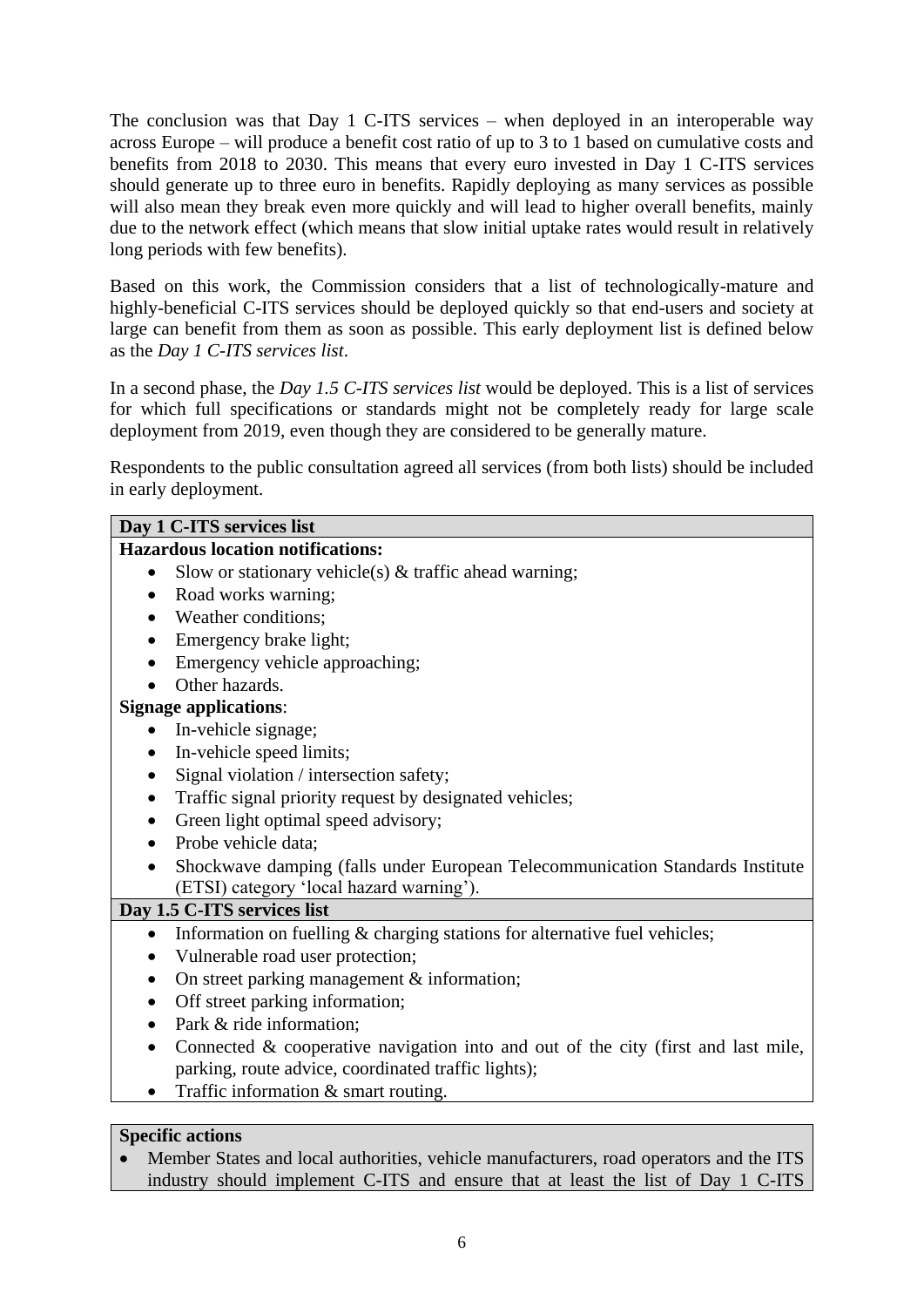services is fully supported.

- The Commission will support Member States and industry in deploying Day 1 C-ITS services, notably through the Connecting Europe Facility, European Structural and Investment Funds and the European Fund for Strategic Investments.
- The Commission will provide funding for research and innovation through H2020, and possibly the European Structural & Investment Funds, for Day 1.5 C-ITS services and beyond, including higher levels of automation.
- The Commission will encourage the update of the Day 1.5 service list and future C-ITS service lists, through the continuation of the C-ITS Platform process.

## **3.2. Security of C-ITS communications**

As the transport system becomes more and more digitised, it may also become more vulnerable to hacking and cyber-attacks. The cyber-security of C-ITS communications is therefore critical, and requires action at European level. Without clear rules, adopted at the Union level, C-ITS deployment in the EU will be delayed as investors are looking for a common approach for the internal market. Also, fragmented security solutions will put interoperability and the safety of end-users at risk.

The Commission therefore believes a common security and certificate policy<sup>22</sup> for C-ITS deployment in Europe needs to be developed. This view is supported by the recommendations of the C-ITS platform and the public consultation. Developing this policy depends on political support in Europe for a uniform and widely-accepted security solution for cooperative and connected vehicles, and related public infrastructure elements.

To develop and establish an EU-wide security framework, based on Public Key Infrastructure technology, $23$  for vehicles and public infrastructure elements, including a compliance assessment process, all stakeholders need to be involved. A key challenge will therefore be to set up the necessary governance at EU, national and industry levels involving all main stakeholders, including public authorities (e.g. transport ministries and the responsible national security associations), road operators, vehicle manufacturers, C-ITS service suppliers and operators. Developing a common security solution for the deployment and operation of C-ITS in Europe will in turn lay the foundation for stronger security at higher levels of automation (including vehicle to vehicle and vehicle to infrastructure communication).

#### **Specific actions**

**.** 

- The Commission will work together with all relevant stakeholders in the C-ITS domain to steer the development of a common security and certificate policy for deployment and operation of C-ITS in Europe. It will publish guidance regarding the European C-ITS security and certificate policy in 2017.
- All C-ITS deployment initiatives should participate in the development of this common security policy by committing from the beginning to implement future-proof C-ITS services in Europe.

 $22$  The common security and certificate policy documents will for instance define the European C-ITS Trust model based on Public Key Infrastructure. They will, amongst others define legal, organisational and technical requirements for the management of public key certificates for C-ITS services based on the structures identified in (IETF) RFC 3647.

<sup>&</sup>lt;sup>23</sup> In this context, public key infrastructure is the combination of software, asymmetric cryptographic technologies, processes, and services that enable an organization to secure C-ITS communications.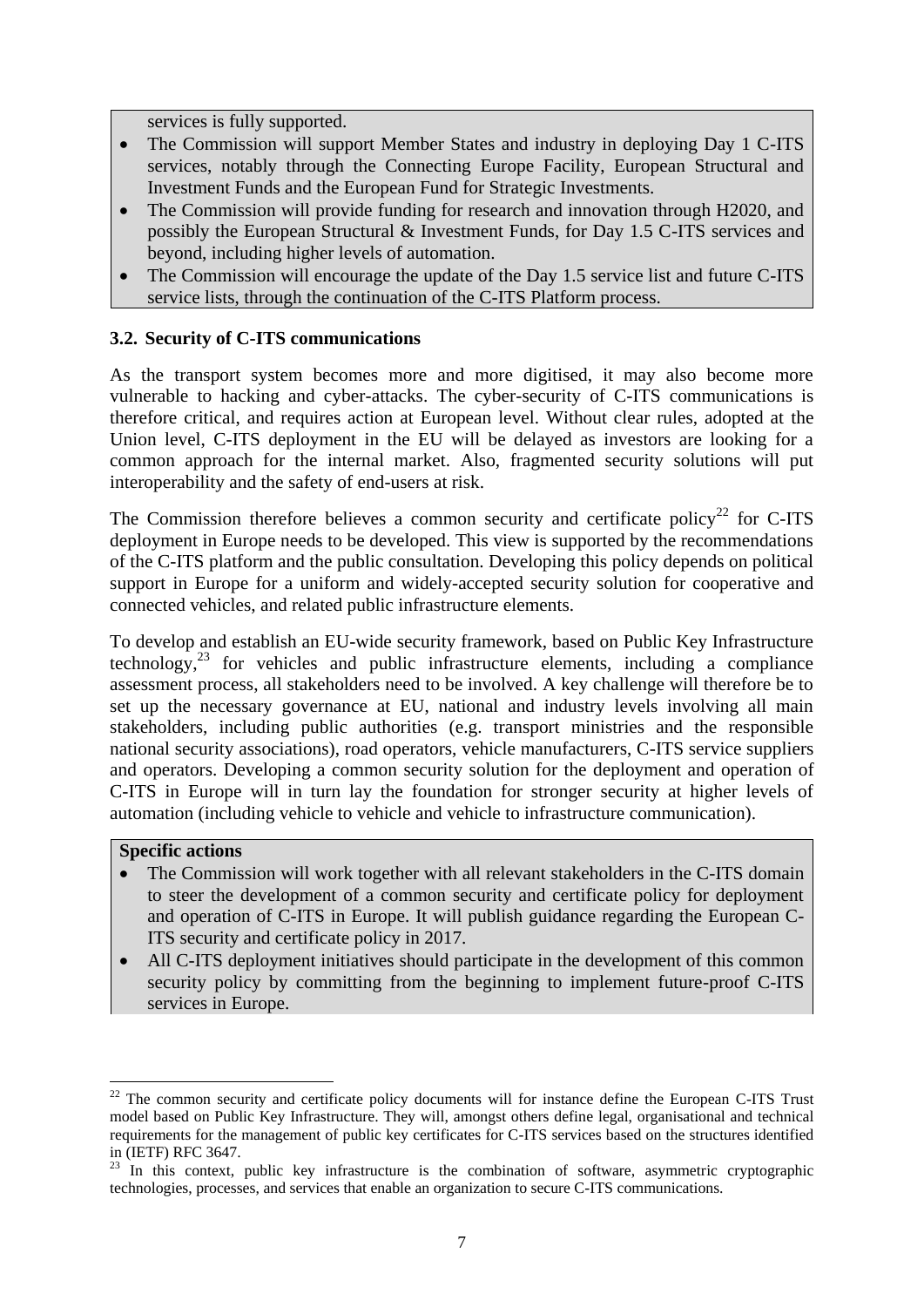• The Commission will analyse the roles and responsibilities of the European C-ITS Trust Model, and whether some operational functions and governance roles should be taken over by the Commission (as, for instance, in the case of the Smart Tachograph<sup>24</sup>).

## **3.3. Privacy and data protection safeguards**

The protection of personal data and privacy is a determining factor for the successful deployment of cooperative, connected and automated vehicles. Users must have the assurance that personal data are not a commodity, and know they can effectively control how and for what purposes their data are being used.

Data broadcast by C-ITS from vehicles will, in principle, qualify as personal data as it will relate to an identified or identifiable natural person. The implementation of C-ITS therefore requires compliance with the applicable data protection legal framework<sup>25</sup>. These rules lay down that processing of such data is only lawful if it is based on one of the grounds listed therein, such as the consent of users.

Data protection by design and by default principles and data protection impact assessments are of central importance in the basic C-ITS system layout and engineering, especially in the context of the applied communication security scheme. The responses to the public consultation indicate that when these conditions are met the willingness of end-users to give consent to broadcast data is not a barrier, in particular when the data is to be used to enhance road safety or improve traffic management.

#### **Specific actions**

- C-ITS service providers should offer transparent terms and conditions to end-users, using clear and plain language in an intelligible way and in easily accessible forms, enabling them to give their consent for the processing of their personal data.
- The Commission will publish first guidance regarding data protection by design and by default, specifically related to C-ITS, in 2018.
- The C-ITS deployment initiatives should:
	- o work on information campaigns to create the necessary trust among end-users and achieve public acceptance;
	- o demonstrate how using personal data can improve safety and efficiency of the transport system while ensuring compliance with data protection and privacy rules;
	- o consult with EU Data Protection Authorities to develop a sector based data protection impact assessment template to be used when introducing new C-ITS services.

#### **3.4. Communication technologies and frequencies**

C-ITS messages will be transmitted for a wide range of services, in various transport situations and between different actors. Generally, drivers do not care what communication technology is used to transmit C-ITS messages, but will increasingly expect to receive all information on traffic and safety conditions seamlessly across Europe. This can only be

<sup>1</sup> <sup>24</sup> The Digital Tachograph records professional drivers' activities (rest and driving hours). It provides trustworthy information to EU enforcers checking compliance with the Social Regulation (EC) No 561/2006: [https://dtc.jrc.ec.europa.eu/.](https://dtc.jrc.ec.europa.eu/) A new version of the Digital Tachograph (Smart Tachograph) was defined in Regulation (EC) No 165/2014.

<sup>&</sup>lt;sup>25</sup> Directive 95/46/EC applies until 24 May 2018. It has been repealed by [Regulation \(EU\) 2016/679](http://eur-lex.europa.eu/legal-content/en/TXT/?uri=CELEX%3A32016R0679) - General Data Protection Regulation, applicable on 25 May 2018. Directive 2002/58/EC of 12 July 2002 concerning the processing of personal data and the protection of privacy in the electronic communications sector is currently under a REFIT exercise by the Commission.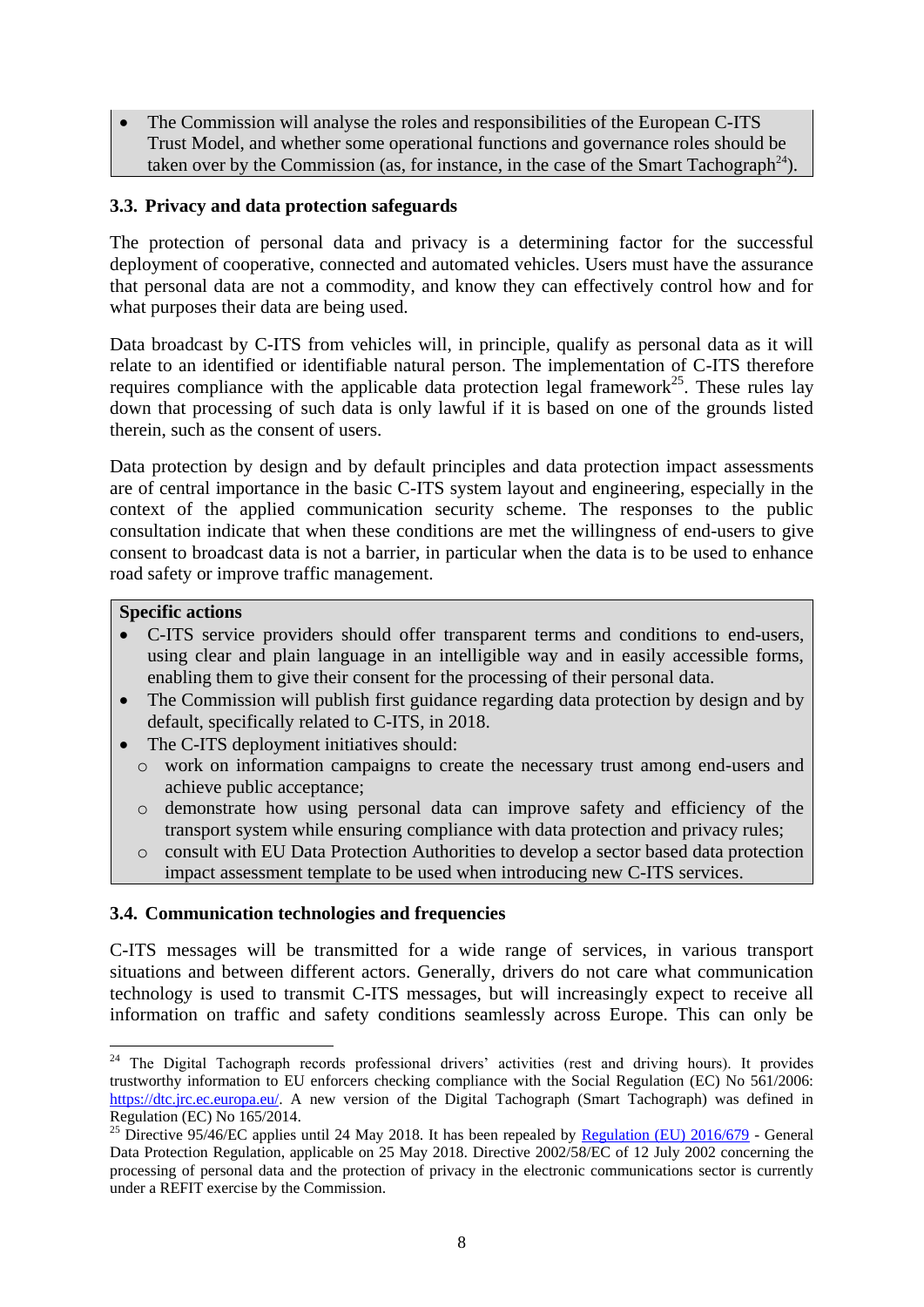achieved through a hybrid communication approach, i.e. by combining complementary communication technologies.

To support all C-ITS services on the vehicle side, the full hybrid communication mix needs to be on-board.<sup>26</sup> On the infrastructure side the choice of communication technology will depend on the location, the type of service and cost efficiency. C-ITS messages should be unaware of, and thus flexible about the communication technology used, easing the inclusion of future technologies (e.g.  $5G^{27}$  and satellite communication<sup>[11](#page-2-0)</sup>) into the hybrid communication mix.

Currently, the most promising hybrid communication mix is a combination of ETSI ITS-G5 and existing cellular networks. This ensures the best possible support for deployment of all Day 1 C-ITS services. It combines low latency of ETSI ITS-G5 for time-critical safety-related C-ITS messages with wide geographical coverage and access to large user groups of existing cellular networks.

In 2008, the Commission designated a specific frequency band for safety-related applications.<sup>28</sup> Initial deployment for short range vehicle-to-vehicle and vehicle-toinfrastructure communication will be based on technologies already available using this band and where appropriate will operate in seamless co-existence with 5G, under a complementarity principle. To safeguard existing and future safety-related applications from harmful interference, co-existence with applications using adjacent bands or the same spectrum needs to be ensured. Adequate mitigation techniques need to be defined and implemented (e.g. the co-existence with tolling) and spectrum allocation should be assessed carefully (e.g. the effect of the proposed Radio Local Area Network extension into this frequency band).

The respondents to the public consultation give widespread support for the hybrid communication approach. Less than 5% disagrees with initial deployment based on ETSI ITS-G5, and the vast majority sees 5G playing an important role in the long-term.

#### **Specific actions**

- Road authorities, service providers, vehicle and radio equipment manufacturers and other industrial players should adopt a strategy for hybrid communication in procurement and serial production in order to support the full Day 1 C-ITS services list.
- Telecom operators that support C-ITS services should appropriately manage network load for road safety related C-ITS services.
- The Commission will maintain the designation of spectrum used by ETSI ITS-G5 for safety-related ITS services and support measures to protect this frequency band from harmful interference, both at the European and international level (UN International Telecommunication Union and European Conference of Postal and Telecommunications Administrations).
- C-ITS deployment initiatives should implement the relevant mitigation techniques for co-existence according to ETSI standards and procedures.

# **3.5. Interoperability at all levels**

An integrated transport system relies on the interoperability of its components. That means that systems need to be able to interact with each other, across borders and transport modes, at

**<sup>.</sup>** <sup>26</sup> Respecting the Radio Equipment Directive  $\frac{2014}{53/EU}$ 

<sup>&</sup>lt;sup>27</sup> [COM\(2016\)588:](http://eur-lex.europa.eu/legal-content/EN/TXT/?qid=1479301654220&uri=CELEX:52016DC0588) 5G for Europe: An Action Plan and accompanying Staff Working Document [SWD\(2016\)306](http://eur-lex.europa.eu/legal-content/EN/TXT/?qid=1479301730611&uri=CELEX:52016SC0306)

<sup>28</sup> [Decision 2008/671/EC](http://eur-lex.europa.eu/legal-content/EN/TXT/?uri=CELEX%3A32008D0671)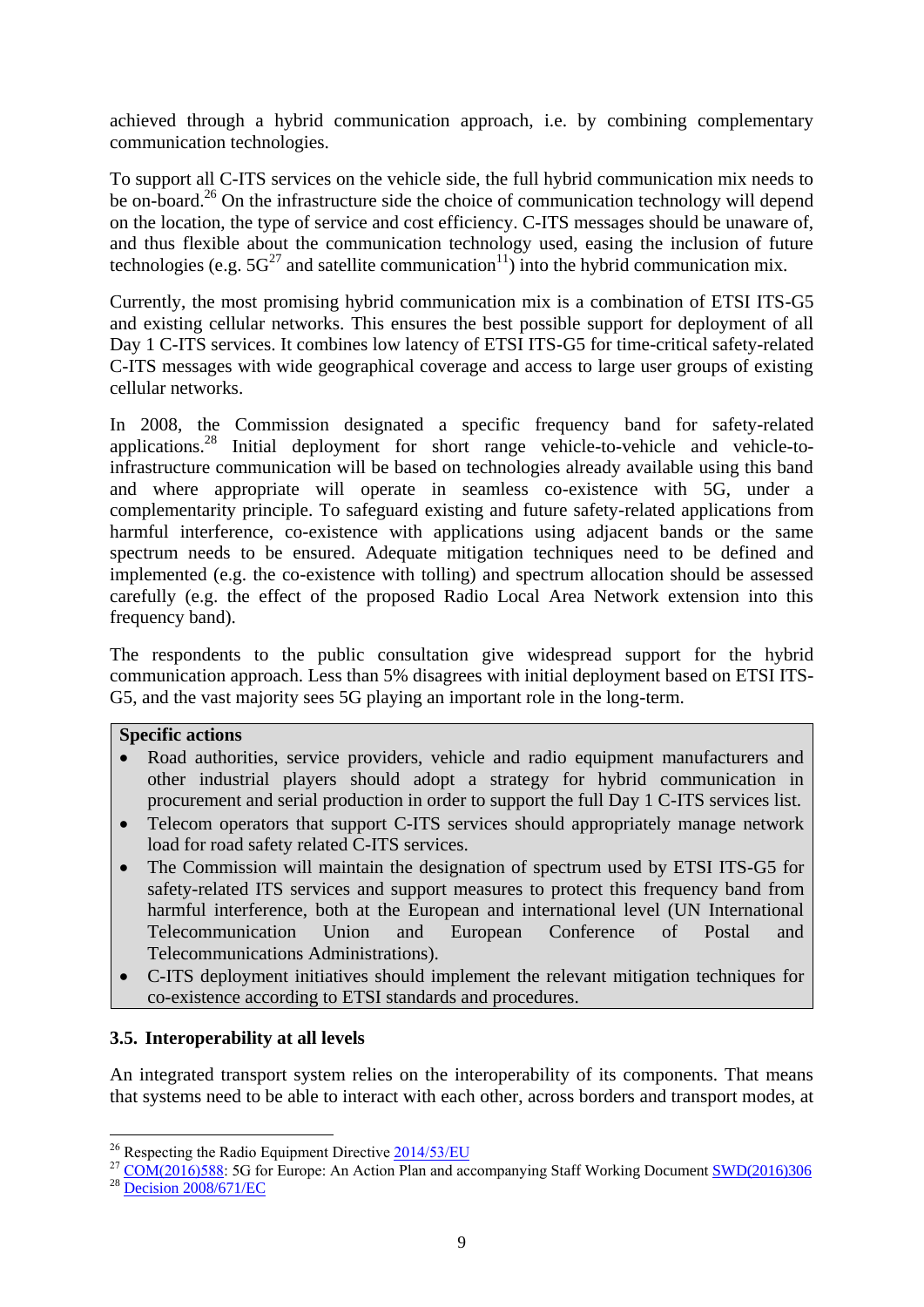all levels: infrastructure, data, services, applications and networks. While standardisation activities are necessary, they alone are not sufficient to ensure interoperability. EU-wide deployment specifications therefore have to be defined and agreed upon. This includes  $\frac{1}{\sqrt{2}}$  ensuring that the applicable EU standards<sup>29</sup> are understood and consistently applied.

To this end, C-ITS deployment initiatives within the EU should define and publish the technical C-ITS communication profiles needed to ensure the interoperability of Day 1 C-ITS services. They should also develop test procedures to check the interoperability of these profiles. Granting mutual access to communication profiles will ensure that best practises and lessons learned from real life operation are shared. It should also lead to a gradual convergence of profiles, creating the conditions for EU-wide interoperability. The aim is to enable a single market for C-ITS services in Europe based on common communication profiles, which, however, leave space for future innovative services.

In 2016, Member States and the Commission launched the C-Roads Platform<sup>30</sup> to link C-ITS deployment activities, jointly develop and share technical specifications and to verify interoperability through cross-site testing. Initially created for C-ITS deployment initiatives co-funded by the EU, C-Roads is open to all deployment activities for interoperability testing.

## **Specific actions**

- The Commission will make full use of the C-Roads platform as the coordination mechanism for C-ITS deployment at operational level.
- Member States should join the C-Roads platform for testing and validation, ensuring the interoperability of Day 1 C-ITS services across the EU.
- C-ITS deployment initiatives should complete their C-ITS communication profiles and publish them together with the testing and applicable validation standards.
- The C-Roads platform should start developing system tests based on the common communication profiles within one year of the start of the project, and give full access to these communication profiles to third parties and industry players, which should use these opportunities for validation.

# **3.6. Compliance assessment**

The seamless deployment of Day 1 C-ITS services requires an effective compliance assessment framework that allows services to be checked against EU-wide system requirements. Especially for road-safety-related applications, there is a strong public interest in developing such a framework for key elements of the C-ITS network such as security, data protection or interoperability, to ensure that drivers receive consistent warnings in different traffic environments across the EU.

The first step for setting up such a framework will be to define common minimum requirements for the deployment of Day 1 C-ITS services, validated by all relevant stakeholders. This will provide the basis needed to jointly develop a fully-fledged compliance assessment process for Day 1 C-ITS services. This is also a prerequisite for either introducing new services (e.g. Day 2) or extending existing services into new areas of application (e.g. fully automated vehicles and their communications). An important guiding principle for all

<sup>1</sup>  $29$  M/453 (2009): Standardisation Mandate addressed to CEN, CENELEC and ETSI in the field of Information and Communication Technologies to support the Interoperability of Co-operative Systems for Intelligent Transport in the European Community;

M/284,329,358,363 under the RTTED (1999/5/EC), now consolidated under M/536 under the RED.

<sup>&</sup>lt;sup>30</sup> The [C-Roads Platform](http://www.c-roads.eu/) is co-funded under the Connecting Europe Facility (CEF)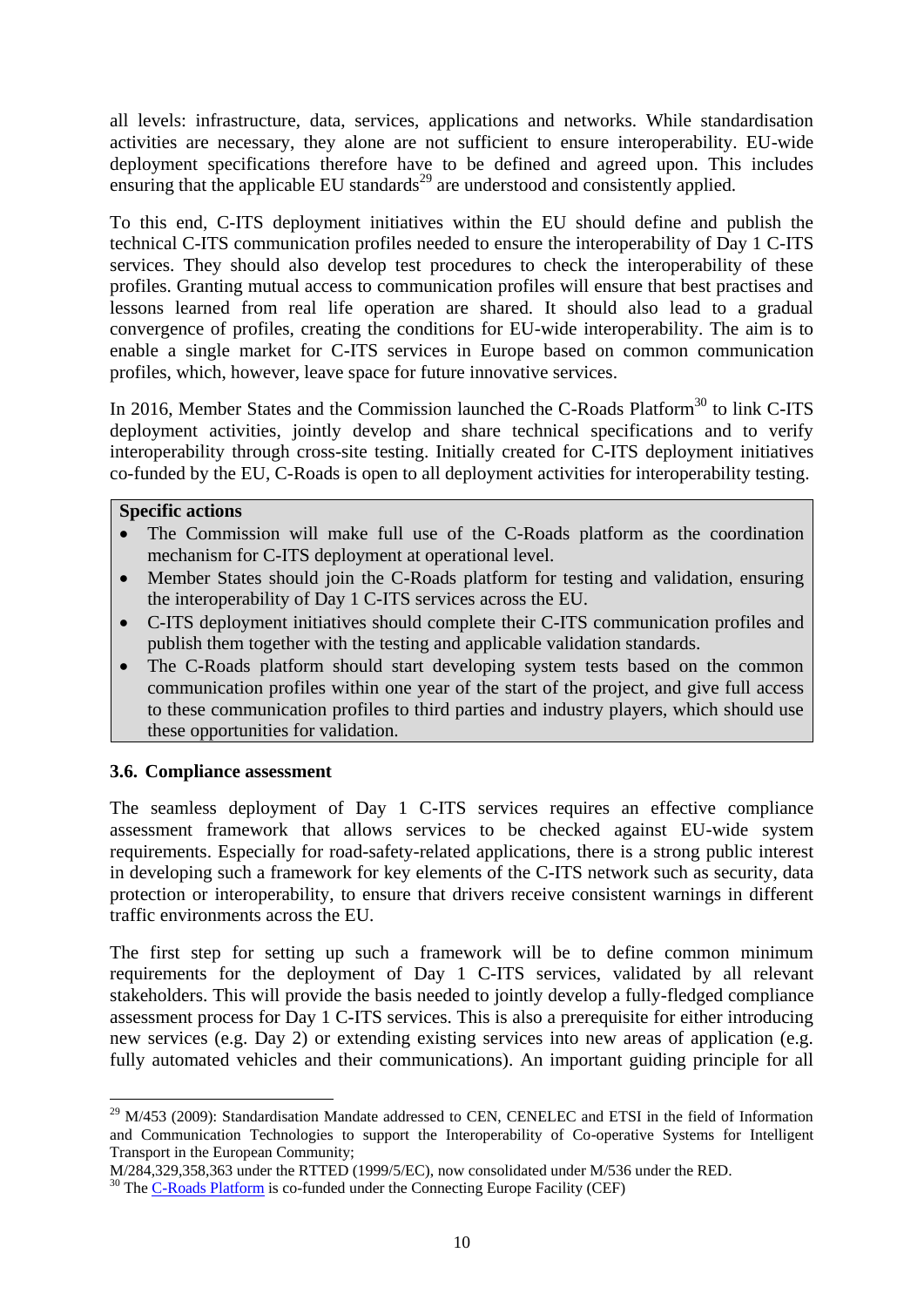future implementation activities is that they need to be compliant on both the infrastructure and vehicle side with the full Day 1 C-ITS service list.

# **Specific actions**

- C-ITS deployment initiatives should help define a compliance assessment process for Day 1 C-ITS services and publish it to ensure third parties have full access.
- The Commission will support the deployment initiatives in developing a fully-fledged common compliance assessment process for all key elements to ensure the continuity of C-ITS services and take into account potential service extensions.

# **3.7. Legal framework**

If the EU wants to deploy the Day 1 C-ITS services in 2019, investments and regulatory frameworks need to converge across Europe. Rapid technological developments and the complexity of the issues at stake mean the right legal framework is needed. The Commission believes this framework needs to be developed through learning by experience, using feedback from and interaction between the C-ITS deployment initiatives and the C-ITS Platform.

As a result of this process, and in close cooperation with all stakeholders, the Commission will consider using the ITS Directive  $2010/40/EU^{31}$ . Other legal instruments might also be considered, e.g. for compliance assessment processes. The public consultation showed that 70% of respondents are in favour of Commission action to support both in-vehicle communication equipment and the deployment of selected C-ITS services.

# **Specific actions**

The Commission will consider, where appropriate, making use of its mandate under the ITS Directive to adopt delegated act(s) by 2018 on:

- ensuring continuity of C-ITS services
- laying down rules to ensure security of C-ITS communications
- ensuring the practical implementation of the General Data Protection Regulation in the area of C-ITS
- ensuring a forward looking hybrid communication approach
- laying down rules on interoperability
- laying down rules on the compliance assessment processes

<sup>1</sup> <sup>31</sup> The ITS Directive 2010/40/EU may be used as the basis to adopt a coherent set of rules at EU level in order to create a single market for cooperative, connected and automated vehicles. The directive identifies in its Article 2 priority areas for the development and use of specifications and standards, among which the area of linking the vehicle with the transport infrastructure is included. The actions to be taken in this priority area are further detailed in Annex 1 to this Directive and comprise, among others, the definition of necessary measures to integrate different ITS applications on an open in-vehicle platform and to further progress the development and implementation of cooperative (vehicle-vehicle, vehicle-infrastructure, infrastructure-infrastructure) systems. Article 6 of the same Directive empowers the Commission to adopt specifications ensuring compatibility, interoperability and continuity for the deployment and operational use of ITS for other actions to be taken in the priority areas identified in Article 2. Those specifications should be adopted through a delegated act. In addition, the Commission could also use the empowerment bestowed upon it in priority area III which relates to ITS road safety and security applications and which are further detailed in point 4 of Annex I to the ITS Directive. The Commission is preparing the extension of the time frame of the mandate to adopt delegated acts under the ITS Directive 2010/40/EU.